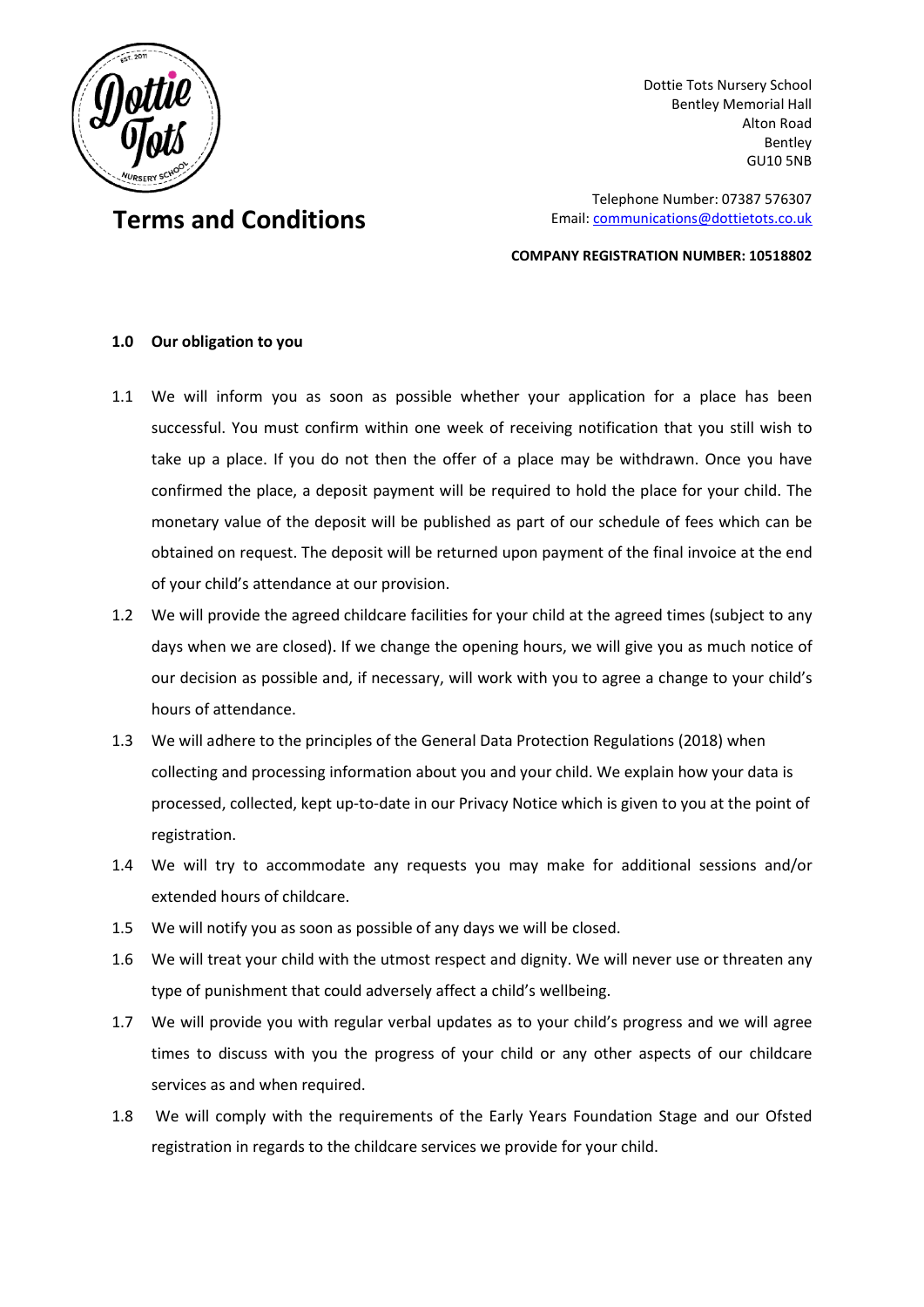

## **Terms and Conditions**

Telephone Number: 07387 576307 Email: communications@dottietots.co.uk

#### COMPANY REGISTRATION NUMBER: 10518802

- 1.9 We will provide you with details of our policies and procedures, which outline how we satisfy the requirements of the EYFS in our everyday practice; and we will notify you as and when any changes are made to our policies and procedures. We will be available to discuss or explain our policies and procedures, and/or any relevant changes, at a mutually agreed time. exequirements of the EYFS in our everyday practice; and we will notify you as and when any<br>inges are made to our policies and procedures. We will be available to discuss or explain our<br>icies and procedures, and/or any rele s of our policies and procedures, which outline how we satisfy<br>our everyday practice; and we will notify you as and when any<br>is and procedures. We will be available to discuss or explain our<br>any relevant changes, at a mutu
- 1.10 We will maintain appropriate insurance to cover our childcare activities.
- 1.11 We will try to make a place available to any of your other children. However, we cannot guarantee that a place will be available.

### 2.0 Your obligation to us

- 2.1 You will need to complete and return our Application to Join and Registration Form before your child can start with us.
- 2.2 You must notify us immediately of any changes to the information you have provided to us and keep us informed of any other necessary information that may affect the childcare that we provide for your child. child can start with us.<br>tify us immediately of any changes to the informa<br>prmed of any other necessary information that n<br>pour child.<br>ation Form includes medicine consent and emer<br>ill need to complete prior to your child
- 2.3 The Registration Form includes medicine consent and emergency treatment authorisations which you will need to complete prior to your child attending.
- 2.4 You will read and abide by our policies and procedures.
- 2.5 You will make yourself available as and when required to discuss the progress of your child or any factor relating to their childcare place with us at mutually agreed times.
- 2.6 You must immediately inform us if your child is suffering from any contagious disease, or if your child has been diagnosed by a medical practitioner with a notifiable disease. For the You will read and abide by our policies and procedures.<br>You will make yourself available as and when required to discuss the progress of your child or<br>any factor relating to their childcare place with us at mutually agreed contagious and pose a risk to other children during normal daily activities. Bentley Memorial Hall<br> **identity.** Memorial Hall the mean of all the servery of the servery than the mean of the servery than the servery than the servery than the servery than the servery than the servery than the servery
- 2.7 You must keep us informed of the identity of the persons who will be collecting your child. If the person who is due to collect your child is not usually responsible for collecting them we will require proof of identity. If we are not reasonably satisfied that the person collecting your child is who we were expecting, we will not release your child into their care until we have checked with you. ur child to attend<br>aily activities.<br>ho will be collecti<br>onsible for collecti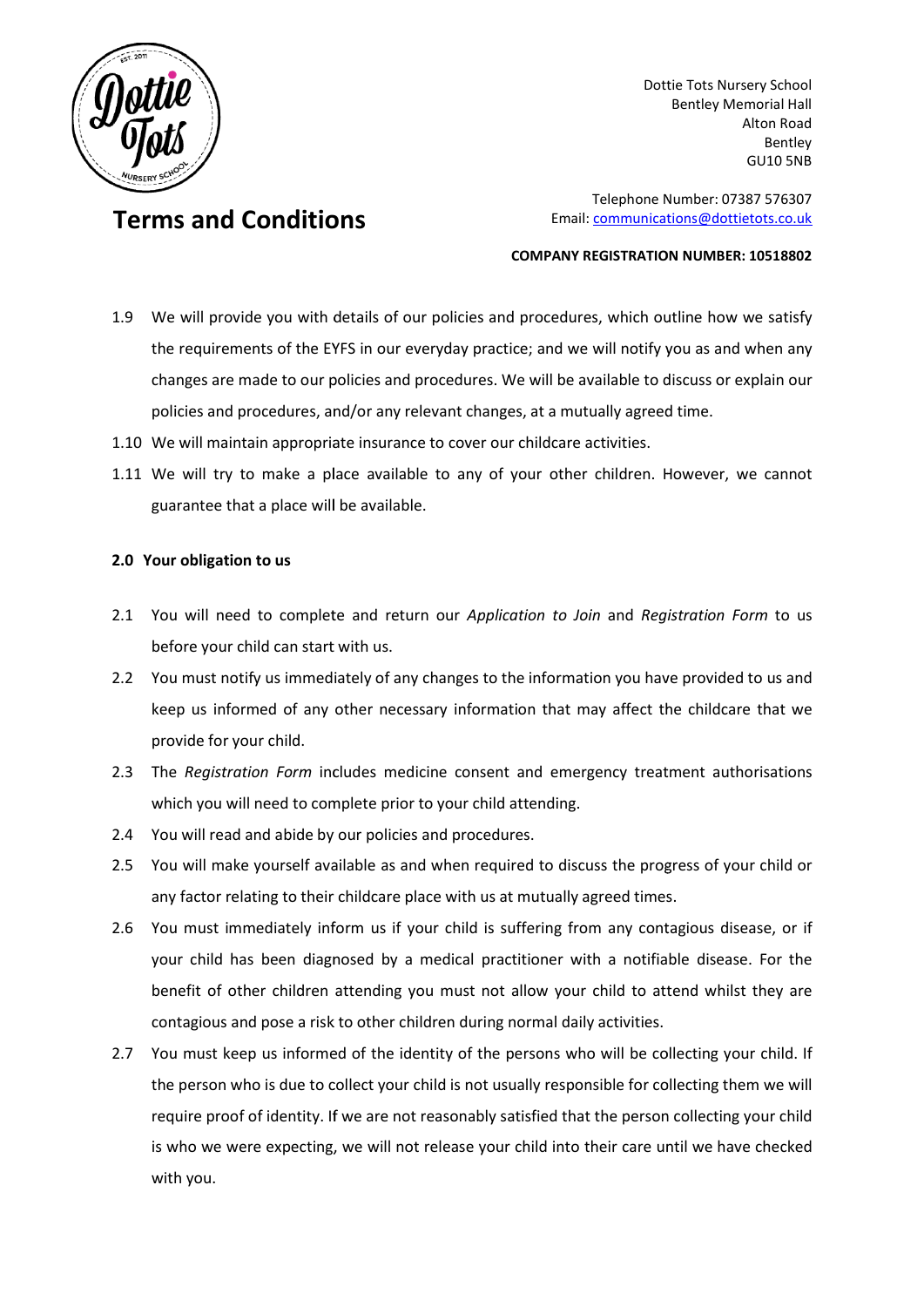

## **Terms and Conditions**

Telephone Number: 07387 576307 Email: communications@dottietots.co.uk

#### COMPANY REGISTRATION NUMBER: 10518802

- 2.8 You must inform us immediately if you are not able to collect your child by the official collection time. You must make arrangements for another authorised person to collect your child as soon as possible. A late payment charge will be applied; please refer to the current fee schedule for details. You must inform us immediately if you are not able to collect your child by the official collection time. You must make arrangements for another authorised person to collect your child as soon as possible. A late payment c
- 2.9 You will inform us as far in advance as possible of any dates on which your child will not be attending.
- 2.10 You will provide us with at least six week's notice of your intention to decrease the number of hours your child attends or to withdraw your child (and end this Agreement). If insufficient notice is given you will be responsible for the full fees for your child for six weeks from the notice is given you will be responsible for the full fees for your child for six weeks from the<br>date of notice. If you are ending this Agreement, notice must be given by completing our Notification of Leaving Date form which is available on request.
- 2.11 You must inform us if your child is the subject of a court order and provide us with a copy of such order on request. 2.11 You must inform us if your child is the subject of a court order and provide us with a copy of<br>
such order on request.<br> **3.0 Payment of fees**<br>
3.1 Fees must be paid on a monthly basis, in advance for the sessions that

### 3.0 Payment of fees

- additional sessions taken during the month will be charged to the following invoice.
- 3.2 All payments made under the Agreement should be by BACS or standing order (or direct debit additional sessions taken during the month will be charged to the following invoice.<br>All payments made under the Agreement should be by BACS or standing order (or direct debit<br>where the facility is available) All payment, monthly, in advance on or before the last working day of the month. Late payments incur a late payment fee of £5.00 for each day over due date. In addition, daily interest will be charged on all outstanding amounts at the rate of [3%] above the Bank of England base rate. thly, in advance on or before the last working day of the month. Late payme<br>payment fee of £5.00 for each day over due date. In addition, daily interest will<br>Il outstanding amounts at the rate of [3%] above the Bank of Eng Eerstey Memorial Hall and Conditions<br>
Sentley Memorial Hall Bourse is a consistent and the collect your child by the official<br>
sentley countable counter of the original CONDINGER ENDIRENT CONSIST<br>
Electron time. You must m thly basis, in advance for the sessions<br>g the month will be charged to the follow<br>Agreement should be by BACS or standin<br>) All payment, regardless of method,<br>ore the last working day of the month.<br>ach day over due date. In
- 3.3 If the payment of fees referred to in 3.3 is outstanding for more than 14 days then we may terminate this Agreement by giving you 14 days' notice in writing. Upon termination of this contract the child shall cease forthwith to be admitted, and the notice to so terminate shall be regarded as a formal demand for outstanding monies.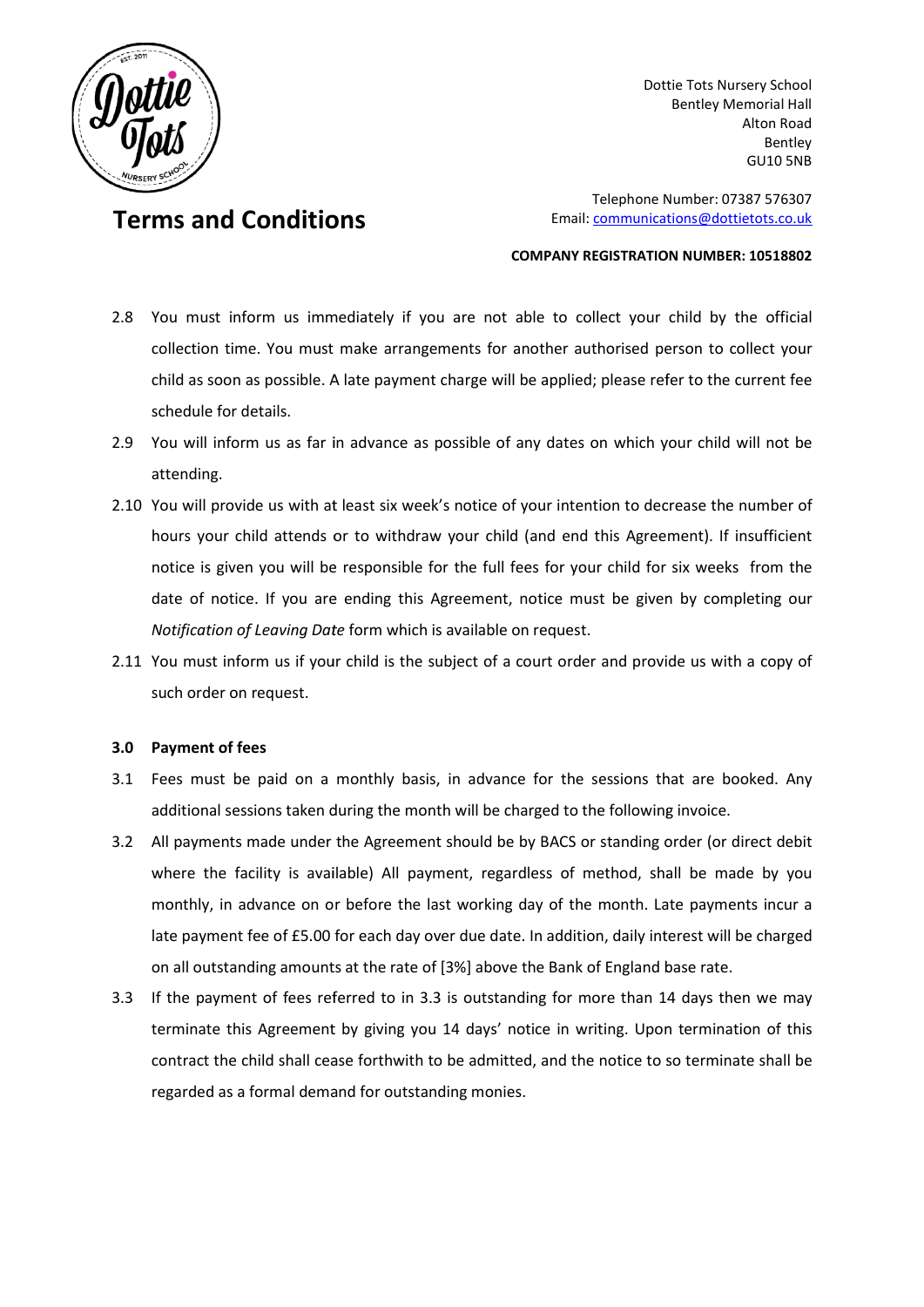

# **Terms and Conditions**

Telephone Number: 07387 576307 Email: communications@dottietots.co.uk

#### COMPANY REGISTRATION NUMBER: 10518802

- 3.4 If you have requested additional sessions or have been unable to collect your child by the If you have requested additional sessions or have been unable to collect your child by the<br>official collection time and we have as a result provided you with additional childcare facilities, we will raise the applicable charges under a separate invoice for payment.
- 3.5 No refund will be given for periods where the place is unfulfilled due to illness or holidays holidays on we will raise the applicable charges under a separate invoice for payment.<br>No refund will be given for periods where the place is unfulfilled due to illness or holidays on<br>the part of either party. We are closed on bank ho to support our continuing professional development for the benefit of children and families; no to support our continuing professional development for the benefit of children and families; no<br>refund is given for this closure as this has already been taken into account when calculating your child's fees. We accept no liability for other costs which you incur if we are unable to provide childcare for any reason. bannelism the memorial Hall Entertainmum and the memorial Hall Entertainmum and Muslim Couples of the memorial CO287 (7560) COMPANY REGISTRATION NUMBER: 1053.8802<br>
equested additional sessions or have been unable to collec
- 3.6 In the event of late collection of your child, we reserve the right to charge for each additional 15 minutes, or part thereof, on a pro-rata basis. fees. We accept no liability for other costs which you incur<br>care for any reason.<br>of late collection of your child, we reserve the right to charge<br>or part thereof, on a pro-rata basis.

### 4.0 Suspension of a child

- 4.1 We may suspend the provision of childcare to your child at any time if you have failed to pay any fees due.
- 4.2 If the period of suspension for non-payment of fees exceeds one month, either of us may terminate this Agreement by giving written notice, which will take effect on receipt of the notice. payment of fees exceeds one month, either of us may<br>written notice, which will take effect on receipt of the<br>any child on the grounds of behaviour. However, if your
- 4.3 We do not support the exclusion of any child on the grounds of behaviour. However, if child's behaviour is deemed by us to endanger the safety and well-being of your child and/or child's behaviour is deemed by us to endanger the safety and well-being of your child and/or<br>other children and adults, it may be necessary to suspend the provision of childcare whilst we try to address these issues with you and external agencies as appropriate. other children and adults, it may be necessary to suspend the provision of childcare whilst we<br>try to address these issues with you and external agencies as appropriate.<br>4.4 During any period of suspension for behaviour-re inate this Agreement by giving written notice, which will take effect on receipt of the<br>ce.<br>do not support the exclusion of any child on the grounds of behaviour. However, if your<br>1's behaviour is deemed by us to endanger
- authority and where appropriate other welfare agencies to identify appropriate provision or services for your child.
- 4.5 If your child is suspended part way through the month, under the conditions stated in clause 4.3 we shall give you a credit for any fees you have already paid for the remaining part of that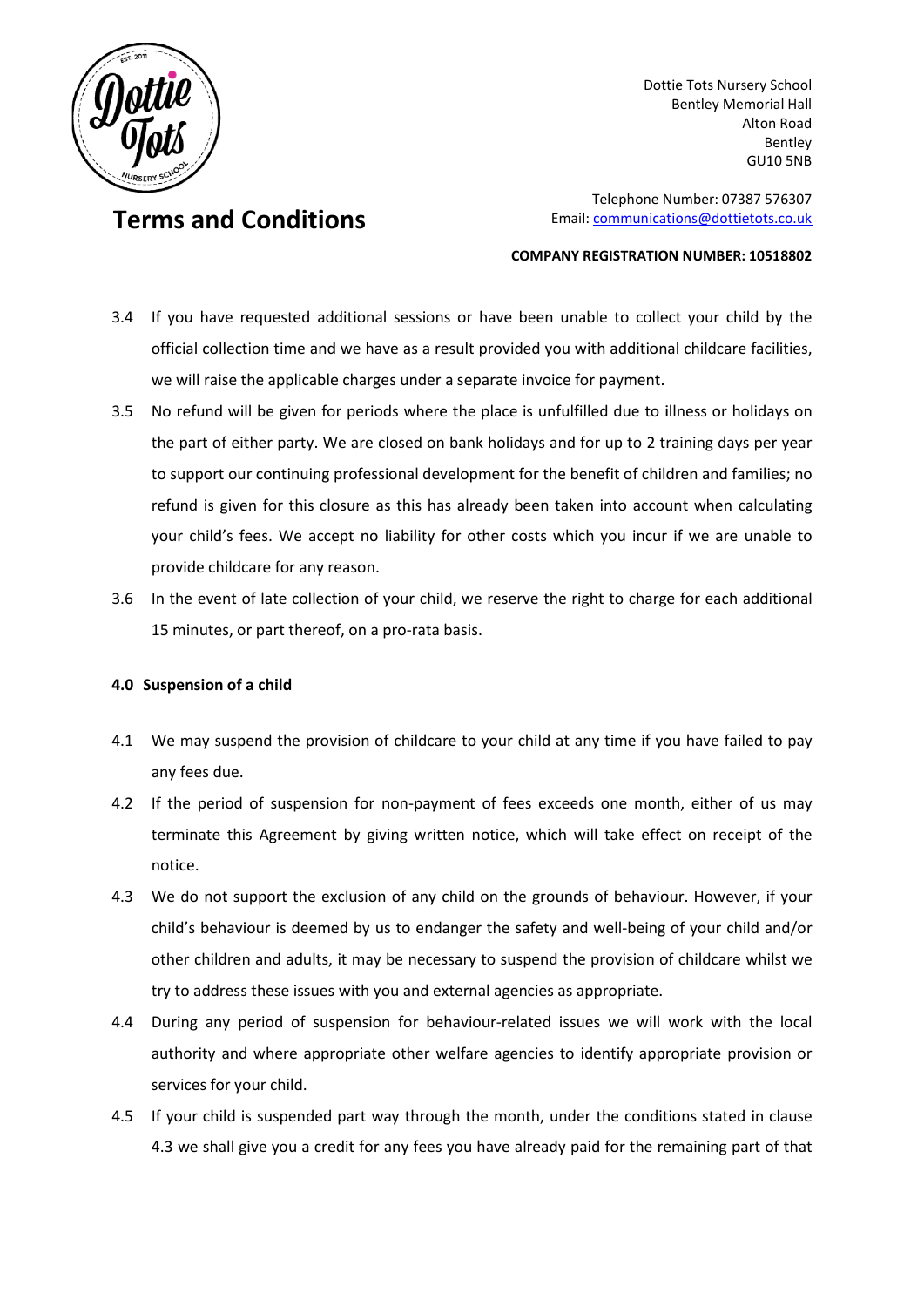

Dottie Tots Nursery School Bentley Memorial Hall Alton Road Bentley GU10 5NB

# **Terms and Conditions**

Telephone Number: 07387 576307 Email: communications@dottietots.co.uk

COMPANY REGISTRATION NUMBER: 10518802

month, calculated on a pro rata basis. This sum may be offset against any sums payable by you to us. month, calculated on a pro rata basis. This sum may be offset against any sums payable by you<br>
to us.<br>
5.0 Termination of the Agreement<br>
5.1 You may end this Agreement at any time, giving us at least 6 week's notice by com

## 5.0 Termination of the Agreement

- 'Notification of Leaving Date' form. You may end this Agreement at any time, giving us at least 6 week's notice by completing the<br>
'Notification of Leaving Date' form.<br>
We may immediately end this Agreement if:<br>5.2.1 You have failed to pay your fees;<br>5.2.2 Yo
- 5.2 We may immediately end this Agreement if:
	- 5.2.1 You have failed to pay your fees;
	- cannot put right that breach within a reasonable period of time after we have drawn it to your attention;
	- 5.2.3 You behave unacceptably, as we do not tolerate any physical or verbal abuse or threats towards staff; cannot put right that breach within a reasonable period of time after we have drawn it<br>to your attention;<br>5.2.3 You behave unacceptably, as we do not tolerate any physical or verbal abuse or threats<br>5.2.4 We take the decis
	- such a decision.
- 5.2.4 We take the decision to close. We will give you as much notice as possible in the event of<br>such a decision.<br>5.3 It may become apparent that the support we are able to offer your child is not sufficient to<br>6.1 meet hi meet his/her needs. In these circumstances we will work with you, the local authority and other welfare agencies as per our procedures to identify appropriate support, at which point we may end this Agreement.
- 5.4 You may end this Agreement if we have breached any of our obligations under this Agreement and we have not or cannot put right that breach within a reasonable period after you have drawn it to our attention. end this Agreement.<br>' end this Agreement if we have breached any of our obligations under this Agreement<br>have not or cannot put right that breach within a reasonable period after you have reach within a reasonable period after you have<br><br>close due to events or circumstances beyond our

### 6.0 General

6.1 If we have to close or we take the decision to close due to events or circumstances beyond control (e.g. extreme weather conditions) the Sessional Fee will continue to be payable in control (e.g. extreme weather conditions) the Sessional Fee will continue to be payable in full and we shall be under no obligation to provide alternative childcare to you. If the closure and we shall be under no obligation to provide alternative childcare to you. If the closure<br>exceeds three consecutive days in duration (excluding any days when we would otherwise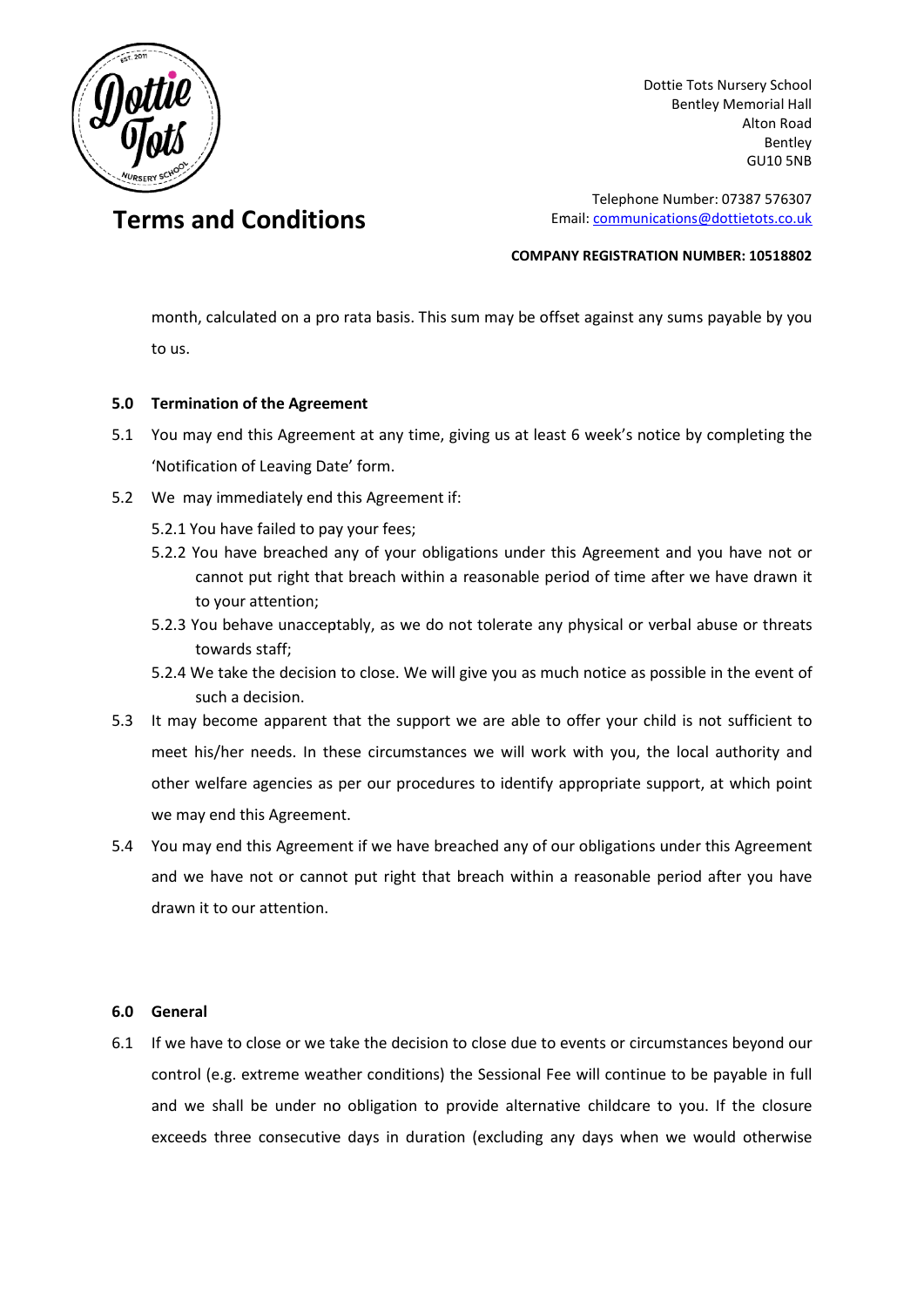

Dottie Tots Nursery School Bentley Memorial Hall Alton Road Bentley GU10 5NB

**Terms and Conditions** 

Telephone Number: 07387 576307 Email: communications@dottietots.co.uk

#### COMPANY REGISTRATION NUMBER: 10518802

have been closed), we will credit you with an amount that represents the number of days closed in excess of three days.

- 6.2 If you have any concerns regarding the services we provide, please discuss them with your child's key person. [If these concerns are not resolved to your satisfaction, please contact the manager. Customer satisfaction is paramount and any concerns/complaints will be dealt with in line with our Making a Complaint Policy. in excess of three days.<br>have any concerns regarding the services we provide, please discuss them with your<br>key person. [If these concerns are not resolved to your satisfaction, please contact the<br>er. Customer satisfaction
- 6.3 We will take photographs and video recordings of the children who attend and upload these We will take photographs and video recordings of the children who attend and upload these<br>onto the Tapestry Journal system. This system is password protected and is only accessible by parents/guardians, other permitted relations by you and by the staff at Dottie Tots Nursery parents/guardians, other permitted relations by you and by the staff at Dottie Tots Nursery<br>School. These photographs are used for on-going recording of our curriculum and for children's individual development records. They are stored on our tablet devices whilst your child is with us. The photographs are used for display and for your child's records within the setting. If we wish to use any image of your child for training, publicity or marketing purposes, we will always seek your written consent for each image we intend to use, as indicated on Registration Form. individual development records. They are stored on our tablet devices whilst your child is with<br>us. The photographs are used for display and for your child's records within the setting. If we<br>wish to use any image of your by with an amount that represents the number of days<br>the services we provide, please discuss them with your<br>are not resolved to your satisfaction, please contact the<br>ramount and any concerns/complaints will be dealt with<br>o on our
- 6.4 We reserve the right to refuse to admit your child if they have a temperature, sickness and diarrhoea or a contagious infection or disease on arrival at our setting, or to ask you to collect your child if they become unwell whilst in our care, in line with our Managing Children who are Sick, Infectious or with Allergies Policy.
- 6.5 Whilst food and drink is provided on the premises, we are not a commercial kitchen and may not be able to cater for the individual needs of every child. As cross contamination cannot be not be able to cater for the individual needs of every child. As cross contamination cannot be<br>ruled out, a risk assessment is conducted for children with any known allergies. It is our usual practice to provide both a meat and vegetarian option. Every effort is made to follow recommended food preparation guidance and to ensure that all staff involved in the preparation and serving of food are suitably trained. recommended food preparation guidance and to ensure that all staff involved in the<br>preparation and serving of food are suitably trained.<br>6.6 Any personal information you supply to us will be collected, stored and used in a
- Any personal information you supply to us will be collected, stored and used in accordance<br>with the principles of the General Data Protection Regulations (GDPR) (2018) and our with the principles of the General Data Protection Regulations (GDPR) (2018) and our<br>Confidentiality and Client Access to Records Policy. We will always seek your consent where we